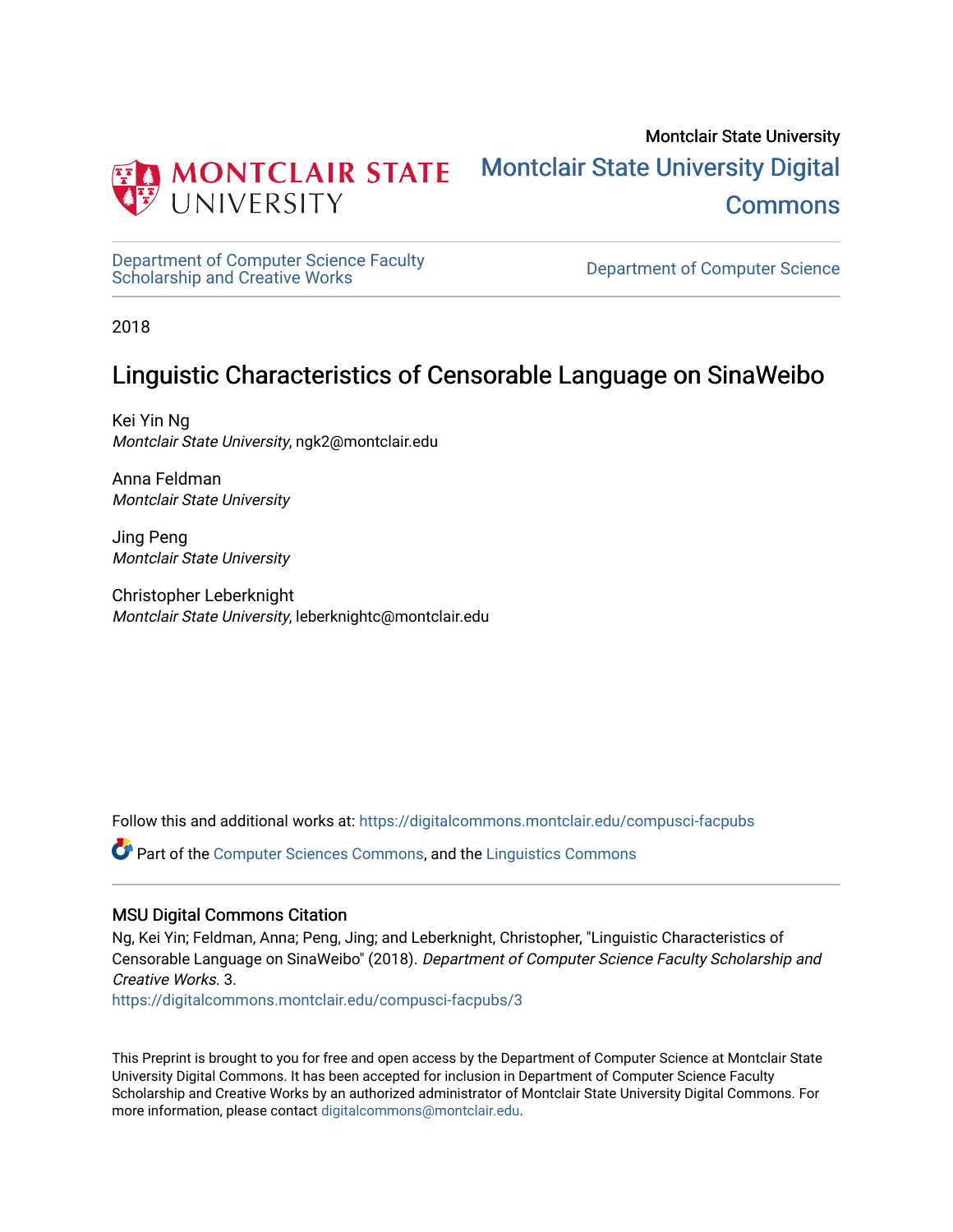# Linguistic Characteristics of Censorable Language on SinaWeibo

Kei Yin Ng Anna Feldman Jing Peng Chris Leberknight

Montclair State University

Montclair, New Jersey, USA

{ngk2,feldmana,pengj,leberknightc }@montclair.edu

#### Abstract

This paper investigates censorship from a linguistic perspective. We collect a corpus of censored and uncensored posts on a number of topics, build a classifier that predicts censorship decisions independent of discussion topics. Our investigation reveals that the strongest linguistic indicator of censored content of our corpus is its readability.

#### 1 Introduction

More than half of the world's Internet users are still restricted to a censored World Wide Web<sup>[1](#page-1-0)</sup> and do not have access to a lot of public information on the Internet. This work is concerned with censorship directed at voices critical of the ruling government, which is common in authoritarian and repressive regimes. Our study takes a closer look at the censorship activities in mainland China, with a particular focus on one of its mainstream social media platforms – Sina Weibo. Internet censorship in mainland China consists of several layers: restricted access to certain websites, restricted access to certain keyword search results, and removal of certain information published by Internet users. Since censorship on social media typically happens after a user has successfully published on the platform, what gets censored or not is largely a "real-time" decision due to the unpredictable nature of published content. Discussions on sensitive topics do not always get censored, as evidenced by their accessibility on the platform. So what determines a sensitive discussion to stay or to be censored? This study investigates the factors that contribute to censorship on Sina Weibo from a linguistic perspective. We locate sources that provide censored and uncensored Weibo texts, extract linguistic features from the corpus we collect and build a classifier that predicts censorship decisions independent of discussion topics. We think that identifying linguistic properties of censored content, regardless of topic, will help develop techniques to circumvent censorship.

#### 2 Related Work

Many measurement and circumvention studies focus more on exploiting technological limitations with existing routing protocols [\(Leberknight et al.,](#page-10-0) 2012; [Katti et al., 2005;](#page-10-1) [Levin et al., 2015;](#page-10-2) [McPherson et al., 2016;](#page-10-3) [Weinberg et al., 2012\)](#page-11-0)). However, little attention has focused on *linguistically* inspired techniques to study online censorship. One notable exception applies linguistic steganography to obfuscate censored content [\(Safaka et al., 2016\)](#page-11-1). Their results focus purely on circumvention while this research takes a linguistic approach to detect censorable content. In recent years, several detection mechanisms have been proposed to observe and categorize the type of content and keywords that are censored [\(Knockel et al., 2015;](#page-10-4) [Zhu et al., 2013\)](#page-11-2). King et al. [\(2013\)](#page-10-5) analyze the content of censored and uncensored texts from various Chinese social media sources to study the relationship between criticism of the state and chance of censorship. Their main findings suggest that negative comments about the state do not always lead to censorship. Rather, the presence of Collective Action Potential (the potential to cause collective action in real life) is what makes a post susceptible to censorship. Lee [\(2016\)](#page-10-6) explores the effectiveness of linguistic tactics in circumventing online censorship in China and argued that using

<span id="page-1-0"></span><sup>1</sup> freedomhouse.org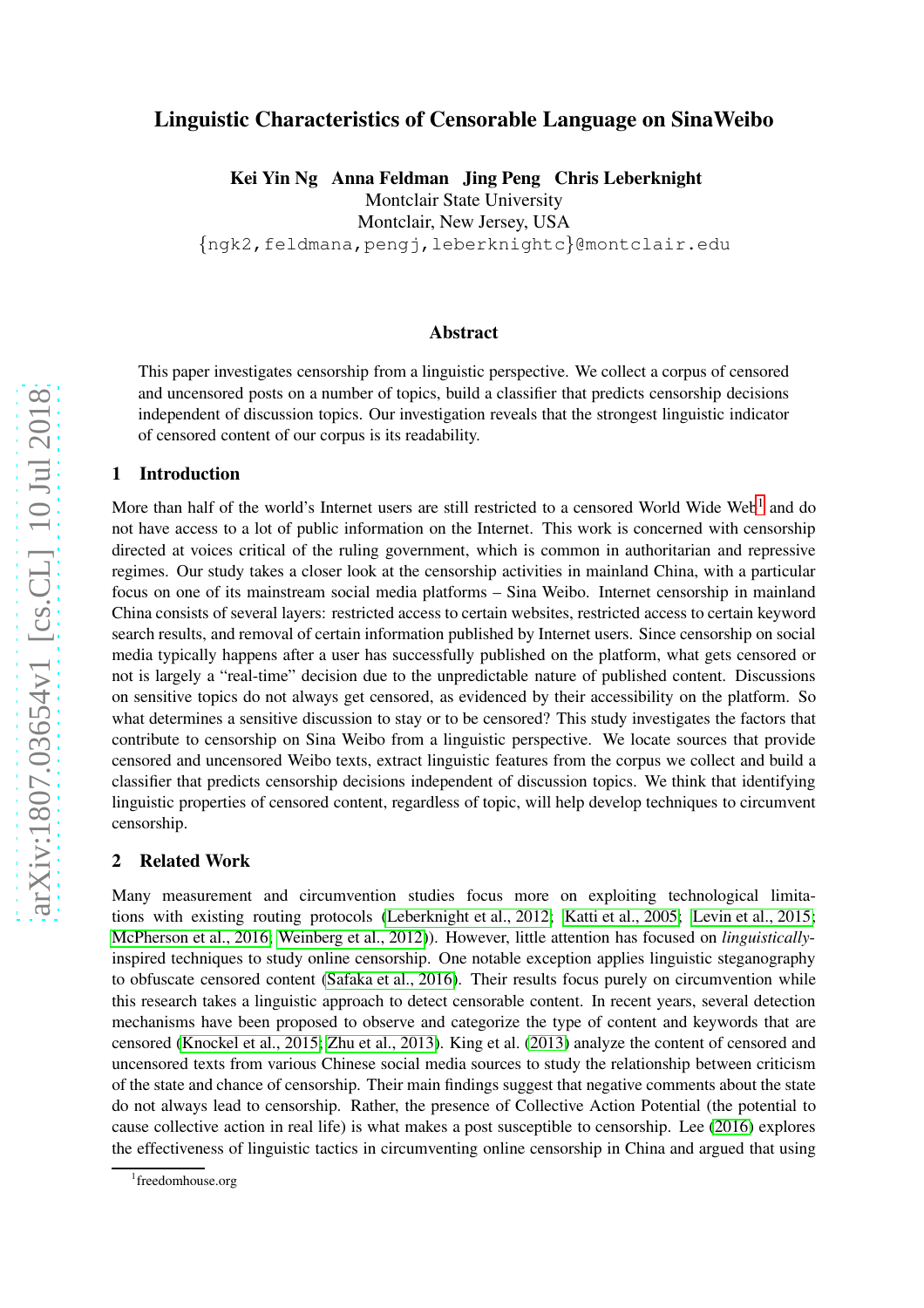parodic satire could most likely survive censorship due to the nature of parodic satire – indirect and relies heavily on users' and censors' ability to interpret based on context. Hiruncharoenvate et al. [\(2015\)](#page-10-7) discover linguistically-informed ways to delay the detection and removal of content on Chinese social media. Their findings show that the use of homophones of censored keywords on Sina Weibo could help extend the time a Weibo post could remain available online. However, the methods of King et al. [\(2013\)](#page-10-5), Lee [\(2016\)](#page-10-6) and Hiruncharoenvate et al. [\(2015\)](#page-10-7) all rely on a significant amount of human effort to interpret and annotate texts to evaluate the likeliness of censorship, which might not be practical to carry out for common Internet users in real life. Bamman et al. [\(2012\)](#page-10-8) uncover a set of politically sensitive keywords and find that the presence of some of them in a Weibo blogpost contribute to higher chance of the post being censored. Our approach is not quite the same as Bamman et al. We target a set of topics that have been suggested to be sensitive and cover areas not limited to politics. We then study the linguistic components of both the censored and uncensored posts on those topics. In this way, we are looking beyond the mere existence of sensitive keywords in contributing to censorship. We are trying to investigate how the textual content as a whole might be relevant to censorship decision when both the censored and uncensored blogposts include the same sensitive keyword(s).

# 3 Hypotheses

Our experiments are based on a number of ideas from the field of psychology.

1. Uncensored content is easier for readers to process than censored content Research in psychology (e.g., Lewandowsky et al.[\(2012\)](#page-10-9)) claims that rejecting information requires cognitive effort whereas accepting information as truth is easier because detecting false information requires additional motivational and cognitive resources. Another point of view in psychology (e.g. Schwartz et al. [\(2008\)](#page-11-3)) suggests that people tend to make judgments based on their subjective feelings of how easy it is to recall or process information. According to this group of psychologists, people do not have pre-existing, stable attitudes on many issues. Instead, their opinions are constructed on the spot and contexts (mood, emotion, ease of processing, etc.) determines the influence of the material they read and see. Since censorship manipulates information availability, we consider it an agent that creates misinformed online experiences. By eliminating certain content, the censors are trying to present events and opinions in a biased way. Based on the claims made by the research mentioned above, we hypothesize that uncensored content is easier for readers to process (or maybe even to believe) than censored content. The features described in the following sections try to address this assumption by showing that texts that have high readability scores (i.e., easy to process) tend to be left uncensored. We explore the psychological meaning of words and develop new readability metrics to test this hypothesis.

2. Censored and uncensored texts should have their own unique linguistic characteristics. Sali et al. [\(2016\)](#page-11-4) claim that we all have tendency to choose information that we are more frequently exposed to. We hypothesize that censored and uncensored blogposts, regardless of topics, will have their own unique recurrent themes and characteristics.

# 4 Data collection

We collect a corpus of censored and uncensored texts in order to analyze and compare the linguistic signals embedded in each category<sup>[2](#page-2-0)</sup>.

#### 4.1 The Corpus

Our corpus contains censored and uncensored microblogposts on scandalous issues happened or happening in mainland China. The selection of these issues is inspired by a set of lexicon, namely the Grass-mud Horse Lexicon, devised and widely used by Chinese Internet users as a political satire. Past studies have shown the relevance and significance of this lexicon in facilitating online political and social discussion among Chinese Internet users (Wang [\(2012\)](#page-11-5), Tang and Yang [\(2011\)](#page-11-6)). Therefore, the lexicon can be regarded as an indicator of scandalous issues in the mainland Chinese society. Most issues covered in our

<span id="page-2-0"></span><sup>&</sup>lt;sup>2</sup>https://github.com/bondfeld/Datasets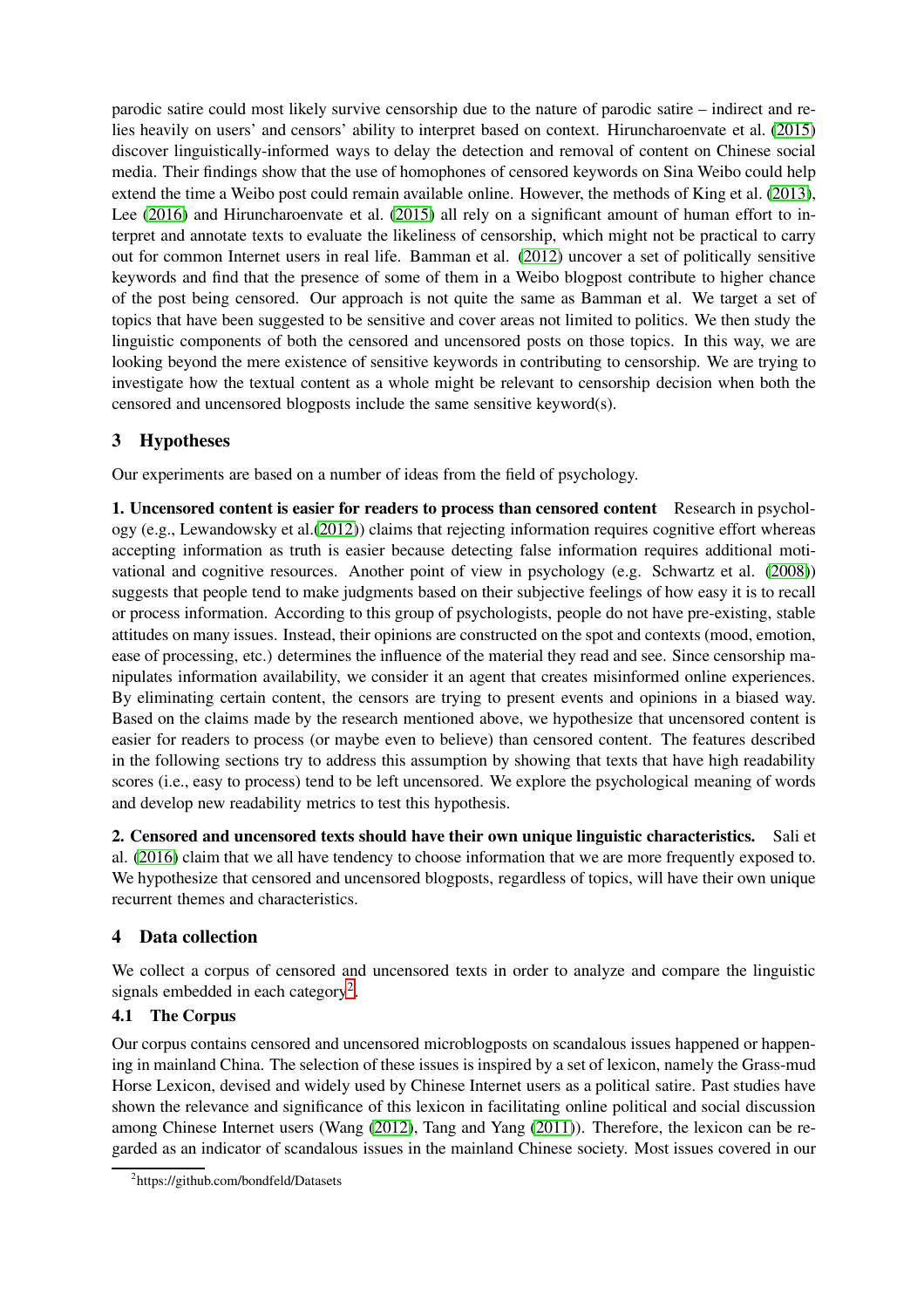| <b>Issue</b>           | Date                  | Search<br>Term(s)                                 | Censored<br>Quantity | Uncensored<br>Quantity |  |
|------------------------|-----------------------|---------------------------------------------------|----------------------|------------------------|--|
| air<br>pollution       | 3/2013<br>$-12/2017$  | smog<br>(雾霾)                                      | 223                  | 240                    |  |
| gutter oil             | 4/2012<br>$-9/2017$   | gutter oil<br>(地沟油)                               | 120                  | 138                    |  |
| milk<br>scandal        | 4/2012<br>$-7/2017$   | melamine<br>(三聚氰胺)<br>&<br>toxic formula<br>(毒奶粉) | 49                   | 85                     |  |
| Internet<br>censorship | 9/2013<br>$-11/2017$  | censor<br>(屏蔽)                                    | 195                  | 216                    |  |
| Internet<br>propaganda | 7/2014<br>$-12/2017$  | fifty-cent<br>(五毛)                                | 258                  | 290                    |  |
| Bo Xilai               | 1/2015<br>$-11/2017$  | Bo Xilai<br>(薄熙来)                                 | 125                  | 75                     |  |
| kindergarten<br>abuse  | 11/2017<br>$-12/2017$ | <b>RYB</b><br>(红黄蓝)                               | 53                   | 94                     |  |

<span id="page-3-0"></span>Table 1: Published date range, search term(s) used, and quantity of each issue

data are described in the lexicon and the relevant blogposts are retrievable using relevant search terms. Table [1](#page-3-0) shows the quantity and published date range of blogposts of each issue, and also the search keyword used to obtain the blogposts. The issues are divided into four categories as below.

#### 4.1.1 Pollution and Food Safety

This category consists of blogposts relevant to three scandalous incidents. The first is about the use of *Gutter Oil* in mainland China. It was reported in 2010 that a significant number of restaurants used gutter oil as cooking oil. Long-term consumption of gutter oil is believed to cause stomach and liver cancer. The second issue is the *Milk Scandal* in 2008 when milk and infant formula made in mainland China were found to be adulterated with melamine to make the products appeared to have high protein content. This caused over 50,000 infants to be hospitalized. The third issue is the ongoing severe *Air Pollution* problem in some cities in mainland China.

#### 4.1.2 Internet Censorship and Propaganda

This category consists of blogposts that discuss two issues - the Internet censorship and the Internet propaganda activities on Chinese social media platforms and websites. For the propaganda issue, we target blogposts that talk about the "fifty-cent party"(五毛党), a group of commentators that is believed to be hired by the Chinese authorities to manipulate public opinion in favor of the Chinese Communist Party.

#### 4.1.3 Bo Xilai

This category is about *Bo Xilai*(薄熙来), a former Communist Party chief in Chongqing. In 2013, he was found guilty of corruption and was expelled from the Communist Party, parliament and sentenced to life imprisonment.

#### 4.1.4 Kindergarten Abuse

This category is about a recent case of *Kindergarten Abuse* in Beijing. In November, 2017, toddlers at a nursery called RYB(红黄蓝) were reported to be molested, spiked with needles and drugged with mysterious white pills.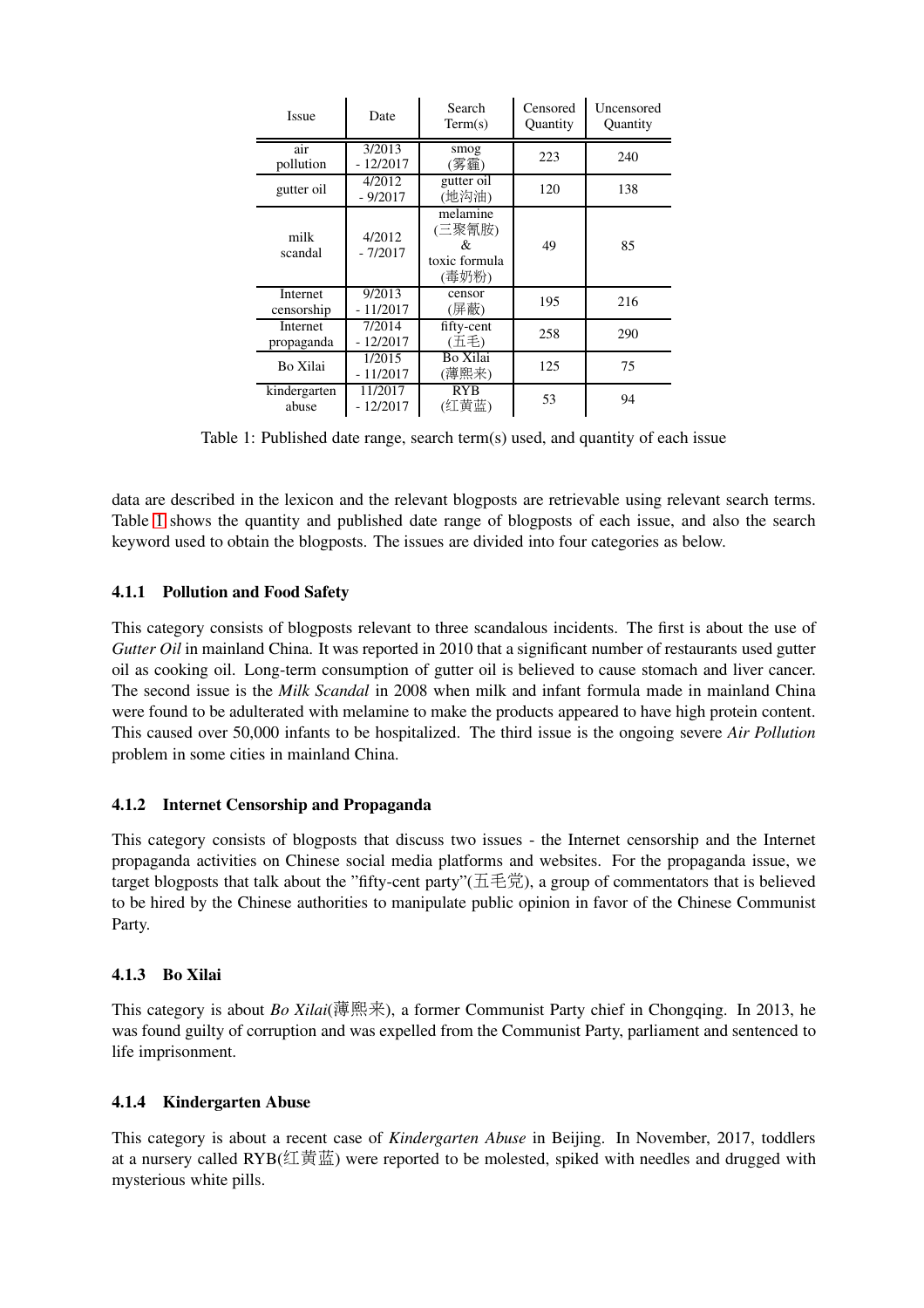#### 4.2 Sources

#### 4.2.1 Uncensored Data

All uncensored blogposts are collected from Sina Weibo<sup>[3](#page-4-0)</sup>. Sina Weibo is regarded as one of the most popular social media platforms in mainland China. It functions similarly as Twitter where users can publish, reblog and repost opinions and news on any topic. Although users can publish freely on Weibo, the published content is subject to scrutiny and would possibly be censored or deleted if it is considered to have violated Weibo's policies. Therefore, content that can be found on Sina Weibo has already passed the censorship mechanisms and is regarded as uncensored.

#### 4.2.2 Censored Data

All censored data are collected from Freeweibo<sup>[4](#page-4-1)</sup> and WeiboScope<sup>[5](#page-4-2)</sup>. Both sources tracked censored blogposts from Sina Weibo and make them available to the public. Below are some examples of censored and uncensored posts with their English translations:

Censored - Bo Xilai: 薄熙来是今天的高岗, 周永康是今天的康生, 两位都是为党和国家立下汗马功劳的人, 也都是 被政治斗争构陷的人。

Bo Xilai is today's Gao Gang. Zhou Yongkang is today's Kang Sheng. They both made great contributions to the Party and the country. They both got framed by political infighting.

Censored - Kindergarten: 每次看到这样的新闻, 我都宁愿这件事情的结局是有人造谣, 然后我因为传播谣言被逮进 去蹲几天也不希望是真的。到底能不能来个解释啊真是日狗了! Every time I read this kind of news, I'd rather believe they're just made-up stories. I'd rather get arrested and sent to jail for a couple of days for spreading untrue rumors than knowing the stories are real. Can anyone just give an explanation? This is really frustrating!

Uncensored Bo Xilai: 薄熙来始终不认罪, 戴械具, 老周认罪, 不戴, 好看点。 Bo Xilai still isn't pleading guilty. And he's cuffed. Old Zhao pleaded guilty, and he's not cuffed. That looked better.

Uncensored Kindergarten: 从携程亲子园到红黄蓝幼儿园, "虐童"案再次成为焦点, 只希望类似的事件从此不会发 生,希望澄清的一切都是事实的真相,希望所有的小朋友都在阳光下健康成长。

From Ctrip Day Care to RYB Kindergarten, "child abuse" has once again become the news highlight. I just hope nothing similar will happen again, and all the clarifications are the truth. I hope all children can grow up healthily under the sun.

#### 4.3 Data Selection and Preprocessing

To ensure that a bloggpost's original text content is the only factor that renders it being censored or uncensored, only blogposts that do not contain any images, hyperlinks or reblogged content are selected. Some blogposts returned by key-term search are not irrelevant to our target issues because of the multiple word senses or meanings of search terms. We filter out all irrelevant blogposts. Due to the fact that the availability of censored data from the sources described above are lower (except the Bo Xilai issue), we first collect all available censored blogposts, and then based on the quantity of censored blogposts we collect corresponding number of uncensored blogposts that were published in the same date range as the censored counterpart. Name of author, friend tags and hashtags are removed from all data. Finally, since the Chinese language does not have word boundaries, word segmentation has to be carried out before certain linguistic features can be extracted. We use Jieba<sup>[6](#page-4-3)</sup> to segment all the data. The performance of Jeiba on our data has been manually checked to ensure quality. In cases of mis-segmentation, Jieba allows manual specification of mis-segmented words to improve accuracy.

# 5 Linguistic Features

We extract features described below for building classifiers.

Sensitive Keywords We collect keywords that are regarded as sensitive in mainland China and count the frequency of keywords in each blogpost. The first source is a list of blacklisted keywords provided by Wikipedia<sup>[7](#page-4-4)</sup> and the second source is a list of sensitive Sina Weibo search terms provided by China

<sup>&</sup>lt;sup>3</sup>https://www.weibo.com/

<span id="page-4-0"></span><sup>4</sup> https://freeweibo.com

<span id="page-4-1"></span><sup>5</sup> http://weiboscope.jmsc.hku.hk

<span id="page-4-2"></span><sup>6</sup> https://github.com/fxsjy/jieba

<span id="page-4-4"></span><span id="page-4-3"></span><sup>&</sup>lt;sup>7</sup>https://en.wikipedia.org/wiki/List\_of\_blacklisted\_keywords\_in\_China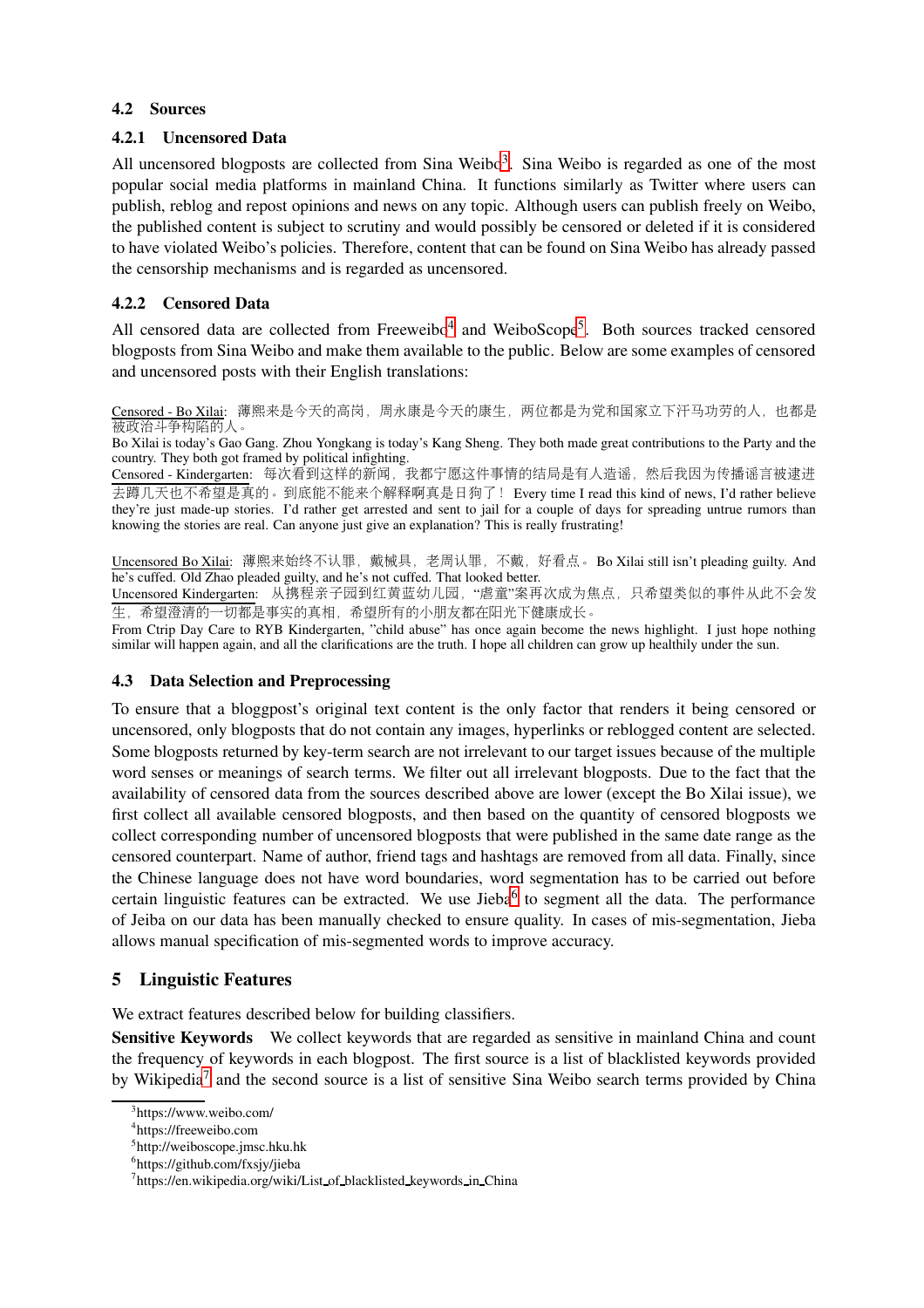Digital Times<sup>[8](#page-5-0)</sup>. As accessibility of search results change from time to time, China Digital Times tests the "searchability" of each keyword and records the date of testing for reference. For each issue, we collect keywords that have been tested during the same time period as the published date of the blogposts.

Sentiment We use BaiduAI<sup>[9](#page-5-1)</sup> to obtain a set of sentiment scores for each blogpost. While the sentiment analyzer of BaiduAI is not designed specifically for Weibo texts, it targets customer reviews and other "comment type" of texts. We find it suitable to apply on Weibo texts which share similar characteristics with those text types. The sentiment analyzer provides a positive sentiment percentage score and a negative sentiment percentage score for each post, which sum to 1.

LIWC The English Linguistic Inquiry and Word Count (LIWC) [\(Pennebaker et al., 2017;](#page-11-7) [Pennebaker et al., 2015\)](#page-11-8) is a program that analyzes text on a word-by-word basis, calculating percentage of words that match each language dimension. LIWC is built on dominant theories in psychology, business, and medicine and provides word categories representing the various types of words such as personal pronouns, verbs, tenses as well as many other linguistic and psychological categories. The Chinese LIWC dictionary is developed by Huang et al. [\(2012\)](#page-10-10) based on the English LIWC dictionary. It is built by first translating from the English LIWC, and then further developed and modified to accommodate the linguistic differences between English and Chinese. We use the Chinese LIWC to extract the frequency of word categories. Altogether we extract 95 features from LIWC.

Word frequency (WordFreq) Inspired by Zheng [\(2005\)](#page-11-9) on assessing readability of Chinese text, we calculate the average frequency of words in each Weibo post based on Aihanyu's CNCorpus of modern Chinese<sup>[10](#page-5-2)</sup>. It is a corpus that consists of about 9.5 million Chinese words. Word frequency of the corpus provides a picture of how often a certain word is used in modern Chinese texts. The lower the frequency, the less commonly used a word is. For words that appear very rarely (less than 50 times in the corpus), we count their frequency as 0.0001%.

Character frequency (CharFreq) Besides word frequency, we also extract character frequency based on the character frequency list of modern Chinese compiled by Da  $(2004)^{11}$  $(2004)^{11}$  $(2004)^{11}$ . The idea is similar to word frequency – the lower the character frequency, the less commonly used a character is.

Semantic classes Zheng [\(2005\)](#page-11-9) discusses the insufficiency of relying on word frequency alone to assess text readability. The semantics of words should also be taken into consideration. The Chinese Thesaurus 同义词词林 (developed by Mei [\(1984\)](#page-10-12) and extended by HIT-SCIR<sup>[12](#page-5-4)</sup>) divides words into 12 semantic classes (Human, Matter, Space and time, Abstract matter, Characteristics, Actions, Psychology, Human activities, States and phenomena, Relations, Auxiliary words, and Formulaic expressions). A word might belong to more than one semantic class. For example, the word  $\perp$  belongs to 7 classes: Space and time, Abstract matter, Characteristics, Actions, Human activities, State and phenomena, and Relations. The more semantic classes a word belongs to, the more semantic variety it has. The idea is that more semantic variety requires more mental processing to interpret such word in relation to its surrounding context, and hence contributes to a higher difficulty level of the text. We count the number of distinct semantic classes found in each post, normalize by dividing the number of words by the number of semantic classes.

<span id="page-5-5"></span>Readability 1 Inspired by Zheng [\(2005\)](#page-11-9)'s discussion on the effectiveness of determining text readability with the number of distinct semantic classes a sentence has, and the insufficiency of using word frequency or word count alone to decide readability, we combine the use of frequency and semantic classes to form a readability metric for our data. We take the mean of character frequency, word frequency and word count to semantic groups ratio as a score of text readability. For each individual component, a lower score means a lower readability (more difficult to read and understand). Therefore, the lower the mean of the 3 components, the lower readability a text has. While our metric has not been formally tested, its components overlap with that of Sung et al. [\(2015\)](#page-11-10) on the word level and semantic level. Their

<sup>8</sup> https://chinadigitaltimes.net/china/sensitive-words-series/

<span id="page-5-0"></span><sup>&</sup>lt;sup>9</sup>https://ai.baidu.com

<span id="page-5-1"></span><sup>10</sup>http://www.aihanyu.org/cncorpus/index.aspx

<span id="page-5-2"></span><sup>11</sup>http://lingua.mtsu.edu/chinese-computing/statistics/

<span id="page-5-4"></span><span id="page-5-3"></span><sup>&</sup>lt;sup>12</sup>Harbin Institute of Technology Research Center for Social Computing and Information Retrieval.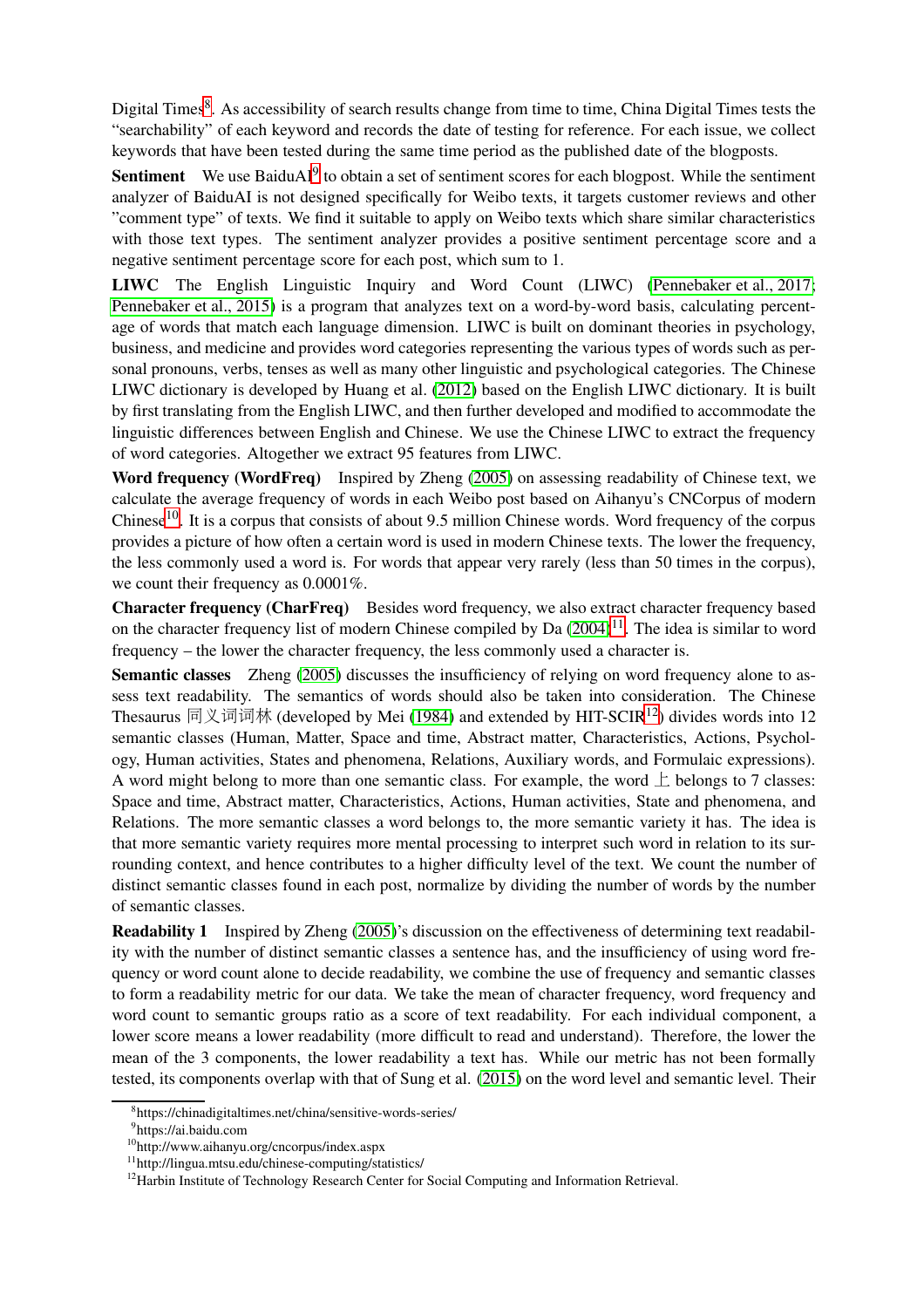readability metric has been tested and validated to measure the readability of Chinese written texts for native speakers.

Idioms The part-of-speech tagger provided by Jieba annotates idioms. Most Chinese idioms are phrases that consist of 4 characters. The idiom outputs are manually checked to ensure tagging accuracy. In total, 399 and 259 idioms are extracted from censored and uncensored blogposts respectively. We normalize the raw count of idioms by the number of words in the blogpost. To see whether the presence of idioms would potentially affect the readability of a text, we calculate the correlation coefficient between the readability score (see Section [5\)](#page-5-5) and the number of idioms divided by word count. We find a negative correlation between the two, suggesting that the higher the number of idioms in a text, the lower its readability.

Readability 2 To further investigate how idioms might interact with the readability feature, we incorporate the inverse of normalized idioms into our readability metrics to create a second version of the readability score. Both versions are used as features for classification. In cases where the normalized idiom is 0, we re-scale it to 0.01.

<span id="page-6-2"></span>Word embeddings and eigenfeatures We use distributed word representations (word embeddings) as features. We train word vectors using the word2vec tool [\(Mikolov et al., 2013a;](#page-10-13) [Mikolov et al., 2013b\)](#page-10-14) on 300,000 of the latest Chinese articles<sup>[13](#page-6-0)</sup> provided by Wikipedia. We then remove stop-words from each blogpost in our censorship corpus. For each word in the blog post, we compute a 200 dimensional vector. Since the number of words associated with each blogpost is different, we compute the 200x200 covariance matrix for each document and determine the eigen decomposition of this matrix. The eigenvectors are the directions in which the data varies the most. We use the eigenvalues as features to represent our data. The last 40 eigenvalues capture about 85% of total variance and are therefore used as features.

#### 6 Censorship: The Human Baseline

We carried out a crowdsourcing experiment on Amazon Mechanical Turk<sup>[14](#page-6-1)</sup> on the Bo Xilai data. We present all blogposts one by one and ask participants to decide whether they think a post has been censored (Yes) or has not been censored (No) on Sina Weibo. To make sure the results are reliable, four control questions are included to test participants' knowledge on the Chinese language and the Bo Xilai incident (Please see Appendix 1). Only responses that correctly answer all four control questions are accepted and analyzed. The same experiment is also presented as a survey to five acquaintances of the author who are native Chinese speakers and are knowledgeable of the Bo Xilai incident and Internet censorship in mainland China. In total, we collect responses from 23 participants. Not all 23 participants answered all posts. Each post has been judged by four to eight different participants. The average accuracy of the human judges is 63.51% which serves as our human baseline. The interannotator agreement, however, is low (Cohen's kappa [\(Cohen, 1960\)](#page-10-15)) is 0.07), which suggests that the task of deciding what blogpost has been censored is extremely difficult.

| <b>Features</b>           |      | <b>Censored</b> |      |      | <b>Uncensored</b> |           |             |
|---------------------------|------|-----------------|------|------|-------------------|-----------|-------------|
|                           | Acc  | Pre             | Rec  | F1   | Pre               | Rec       | F1          |
| $\overline{NB}$ all (147) | 0.65 | 0.76            | 0.65 | 0.70 | 0.53              | 0.65      | 0.58        |
| NB eigenvalues $(40)$     | 0.57 | 0.69            | 0.57 | 0.62 | 0.43              | 0.57      | 0.50        |
| NB ling. features (107)   | 0.64 | 0.76            | 0.61 | 0.68 | 0.51              | 0.68      | 0.58        |
| NB best features(17)      | 0.67 | 0.74            | 0.74 | 0.74 | 0.56              | 0.56 0.56 |             |
| SMO all (147)             | 0.70 |                 | 0.78 | 0.77 | 0.61              |           | $0.56$ 0.58 |
| SMO eigenvalues (40)      | 0.62 | 0.63            | 0.92 | 0.75 | 0.44              | 0.11      | 0.17        |
| SMO ling. features (107)  | 0.68 | 0.74            | 0.74 | 0.74 | 0.57              | 0.57      | 0.57        |
| SMO best features (17)    | 0.72 |                 | 0.91 | 0.80 | 0.73              | 0.39      | 0.50        |
| majority class            | 0.63 |                 |      |      |                   |           |             |

#### 7 Machine Learning Classification

<span id="page-6-3"></span>Table 2: Classification results for the Bo Xilai subcorpus.

<sup>13</sup> https://dumps.wikimedia.org/zhwiki/latest/

<span id="page-6-1"></span><span id="page-6-0"></span><sup>14</sup>https://www.mturk.com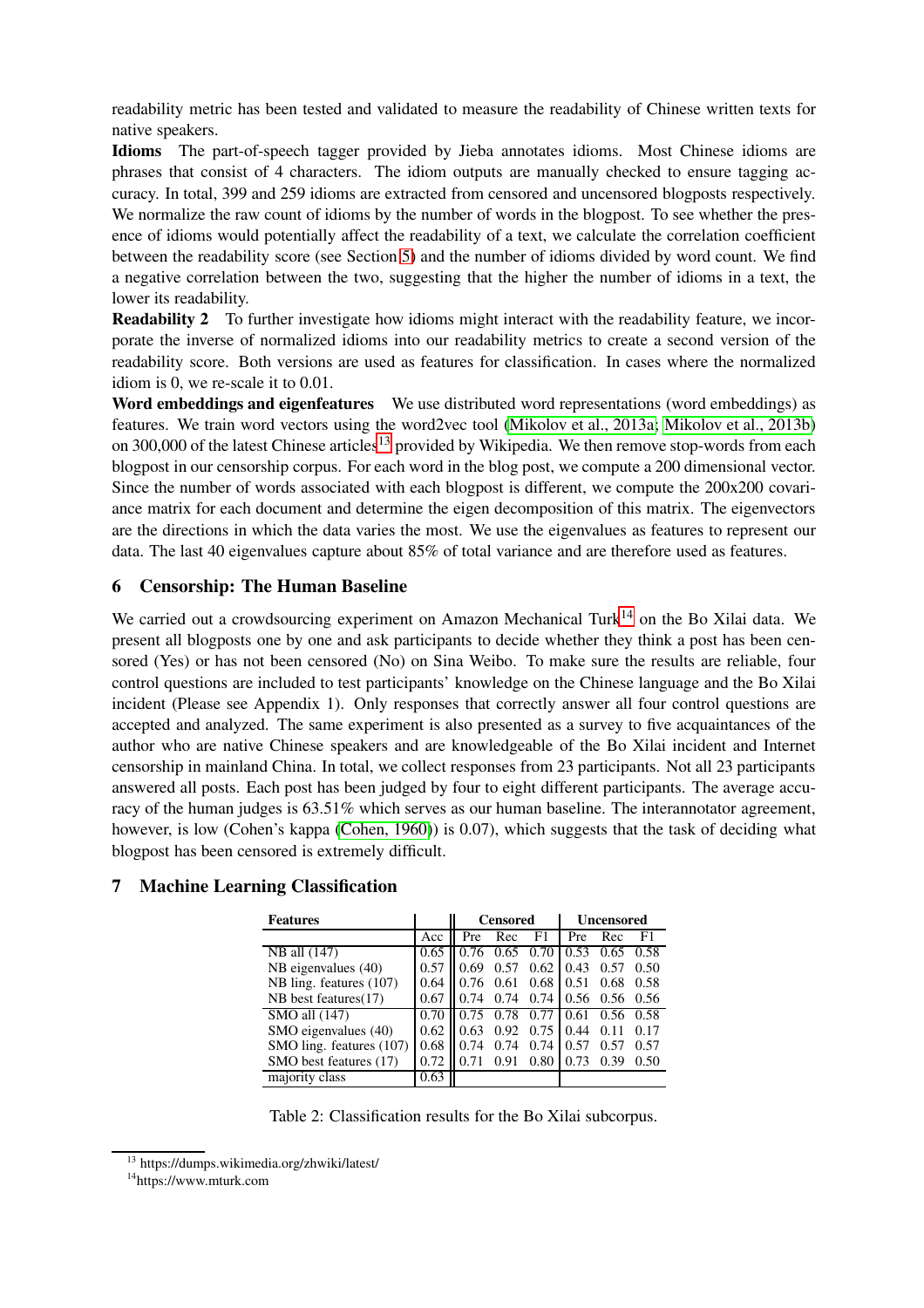| <b>Features</b>                   |      | <b>Censored</b> |      |                   | <b>Uncensored</b> |      |      |
|-----------------------------------|------|-----------------|------|-------------------|-------------------|------|------|
|                                   | Acc  | Pre             | Rec  | F1                | Pre               | Rec  | F1   |
| $NB$ all $(147)$                  | 0.63 | 0.49            | 0.64 | 0.55              | 0.75              | 0.62 | 0.68 |
| NB eigenvalues (40)               | 0.58 | 0.45            | 0.72 | 0.55              | 0.76              | 0.50 | 0.60 |
| NB ling. features (107)           | 0.64 | 0.50            | 0.59 | 0.54              | 0.74              | 0.67 | 0.70 |
| NB best features (9)              | 0.72 | 0.64            | 0.53 | 0.58              | 0.76              | 0.83 | 0.72 |
| $\overline{\text{SMO}}$ all (147) | 0.63 | 0.47            | 0.34 | 0.40              | 0.68              | 0.79 | 0.73 |
| SMO eigenvalues (40)              | 0.63 | 0.00            | 0.00 | 0.00 <sub>l</sub> | 0.64              | 0.99 | 0.78 |
| SMO ling. features (107)          | 0.65 | 0.53            | 0.36 | 0.43              | 0.69              | 0.82 | 0.75 |
| SMO best features (9)             | 0.70 | 0.91            | 0.19 | 0.31              | 0.68              | 0.99 | 0.81 |
| majority class                    | 0.64 |                 |      |                   |                   |      |      |

Table 3: Classification results for the Kindergarten Abuse subcorpus.

| <b>Features</b>                   |      | <b>Censored</b> |      |             | Uncensored |      |      |
|-----------------------------------|------|-----------------|------|-------------|------------|------|------|
|                                   | Acc  | Pre             | Rec  | F1          | Pre        | Rec  | F1.  |
| NB all (147)                      | 0.66 | (0.60)          | 0.76 | 0.67        | 0.74       | 0.57 | 0.64 |
| NB eigenvalues $(40)$             | 0.62 | 0.57            | 0.68 | 0.62        | 0.68       | 0.57 | 0.62 |
| NB ling. features (107)           | 0.69 | 0.63            | 0.78 | 0.70        | 0.77       | 0.61 | 0.68 |
| NB best features(69)              | 0.67 | 0.62            | 0.74 | 0.67        | 0.74       | 0.61 | 0.67 |
| $\overline{\text{SMO}}$ all (147) | 0.71 |                 |      | $0.66$ 0.68 | 0.73       | 0.76 | 0.74 |
| SMO eigenvalues (40)              | 0.60 | 0.56            | 0.63 | 0.59        | 0.65       | 0.58 | 0.61 |
| SMO ling. features (107)          | 0.72 |                 | 0.68 | 0.69        | 0.74       | 0.75 | 0.75 |
| SMO best features (69)            | 0.71 | 0.69            | 0.68 | 0.68        | 0.73       | 0.74 | 0.73 |
| majority class                    | 0.54 |                 |      |             |            |      |      |

Table 4: Classification results for the Pollution & Food Safety subcorpus.

## 7.1 Naive Bayes and Support Vector Machine

We extract 107 linguistic features described above and 40 eigenvalues (as they capture around 85% of total variance, see section [5\)](#page-6-2) for each blogpost. The 107 linguistic features for each blogpost are first standardized as a z-score (the standard score) before proceeding to classification. Then, for each of the 4 sub-corpora, we build a standard Naive Bayes [\(John and Langley, 1995\)](#page-10-16) classifier and a linear Support Vector Machine (SVM with SMO) [\(Platt, 1998\)](#page-11-11) classifier (both with 10-fold cross-validation) using separately the eigenvalues only, the linguistic features only, and the combination of both (denoted as *all*) (see Tables [2](#page-6-3)[–5\)](#page-8-0).

# 7.2 Best Features

We use the standard Information Gain (IG) feature selection algorithm [\(Peng et al., 2005\)](#page-10-17) with 10-fold cross-validation to get the features that provide the most information gain with respect to class for each sub-corpus. Tables [2–](#page-6-3)[5\)](#page-8-0) summarize our experiments. While the best features for each sub-corpus are different, *Readability 1* (the one that does not include the idiom count) and *Word Count (WC)* appear in all 4 sets of best features. We then use the Readability 1 feature as the *only* feature to get classification results. Surprisingly, the Readability 1 feature alone achieves comparable classification accuracies as using all features we extract – 0.65, 0.65, 0.66, 0.54 respectively on the Bo Xilai, Kindergarten Abuse, Pollution & Food Safety, and Internet Censorship & Propaganda sub-corpus.

#### 7.2.1 Readability and Word Count

The average readability score of all uncensored blogposts is higher than that of censored, i.e., uncensored blogposts on average are less difficult to read and understand. The average word count of all uncensored blogposts is higher than that of censored (i.e. uncensored blogposts on average are longer). The higher readability score of uncensored blogposts goes along with our hypothesis that uncensored blogposts tend to be easier to read. The higher readability score of uncensored blogposts also suggests that censored content could be semantically less straightforward and/or use more uncommon words. As microbloggers are aware of the possibility of censorship when discussing sensitive topics, various linguistic techniques might have been adopted such as satire as suggested by Lee [\(2016\)](#page-10-6) and homophones as suggested by Hiruncharoenvate et. al [\(2015\)](#page-10-7). Text readability decreases as microbloggers try to evade censorship. It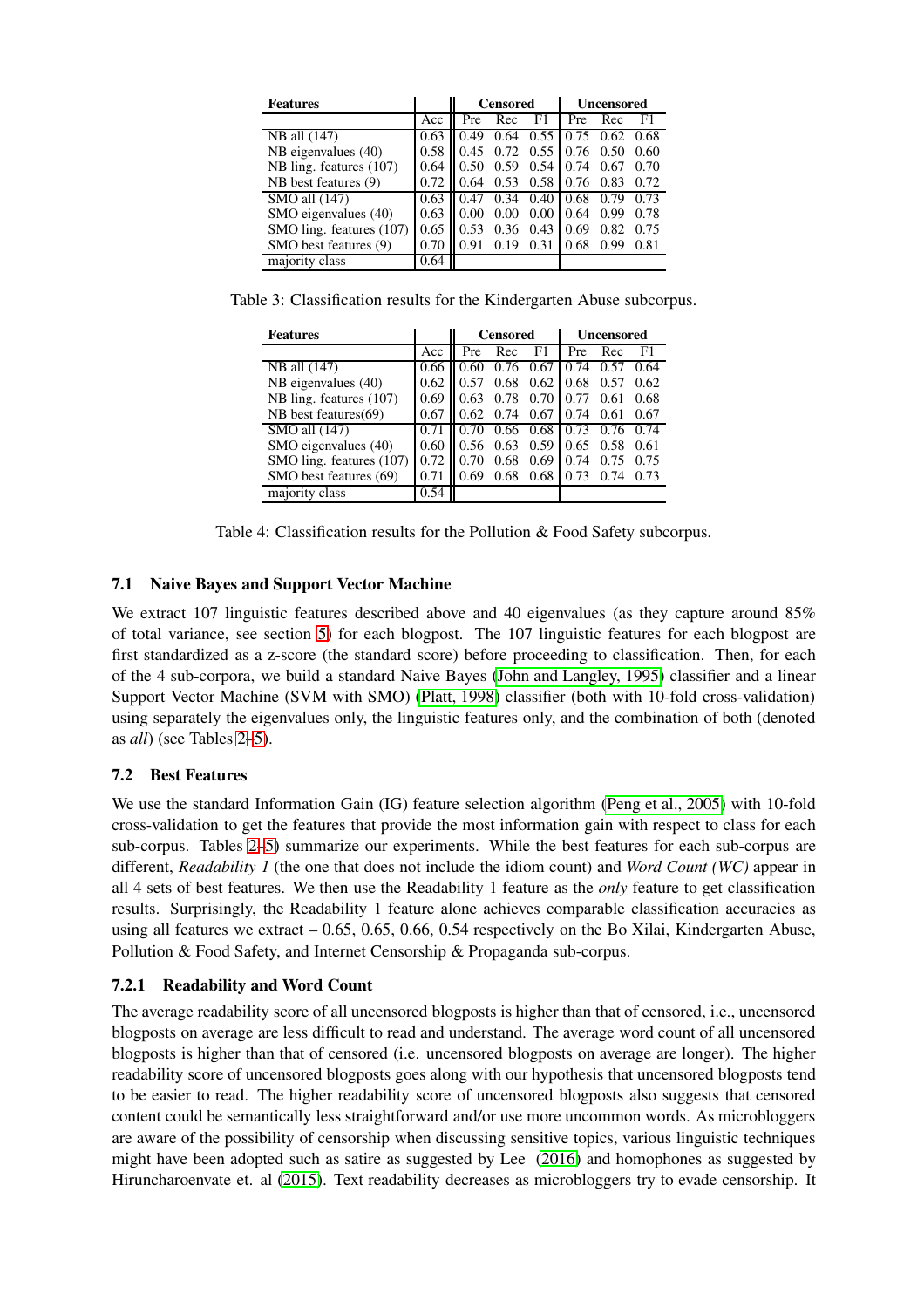| <b>Features</b>          |      | <b>Censored</b> |             |                              | <b>Uncensored</b> |             |      |
|--------------------------|------|-----------------|-------------|------------------------------|-------------------|-------------|------|
|                          | Acc  | Pre             | Rec         | F1                           | Pre               | Rec         | F1   |
| NB all (147)             | 0.66 | 0.60            | 0.76        | 0.67                         | 0.74              | 0.57        | 0.64 |
| NB eigenvalues (40)      | 0.55 | 0.52            | $0.65$ 0.58 |                              | 0.60              | 0.47        | 0.52 |
| NB ling. features (107)  | 0.64 |                 |             | $0.62 \quad 0.62 \quad 0.62$ |                   | $0.66$ 0.66 | 0.66 |
| NB best features(33)     | 0.65 | 0.65            | 0.59        | 0.62                         | 0.66              | 0.71        | 0.68 |
| SMO all (147)            | 0.66 | 0.63            | $0.65$ 0.64 |                              | 0.68              | 0.67        | 0.67 |
| SMO eigenvalues (40)     | 0.56 | 0.55            | 0.40        | 0.46                         | 0.57              | 0.70        | 0.63 |
| SMO ling. features (107) | 0.63 | 0.61            | 0.61        | 0.61                         | 0.65              | 0.66        | 0.65 |
| SMO best features (33)   | 0.67 | 0.64            | 0.66        | 0.65                         | 0.67              | 0.67        | 0.67 |
| majority class           | 0.53 |                 |             |                              |                   |             |      |

Table 5: Classification results for the Internet & Propaganda subcorpus.

<span id="page-8-0"></span>

| <b>Features</b>                                                 |                                      | <b>Censored</b>                      |  |                      | Uncensored |  |      |
|-----------------------------------------------------------------|--------------------------------------|--------------------------------------|--|----------------------|------------|--|------|
|                                                                 | Acc                                  |                                      |  | Pre Rec F1   Pre Rec |            |  | - F1 |
| SMO (All features (148))   0.64   0.63 0.58 0.60 0.65 0.69 0.67 |                                      |                                      |  |                      |            |  |      |
| readability 1 (1)                                               |                                      | $0.51$ 0.43 0.11 0.17 0.52 0.88 0.65 |  |                      |            |  |      |
| readability 2 (1)                                               | $0.53$ 0.46 0.02 0.04 0.53 0.98 0.69 |                                      |  |                      |            |  |      |
| best features (82)                                              | $0.66$ 0.65 0.56 0.61 0.65 0.73 0.69 |                                      |  |                      |            |  |      |
| <b>Majority Class</b>                                           | 0.53                                 |                                      |  |                      |            |  |      |

Table 6: Linear SVM Classification results for the censorship corpus. All sub-corpora combined together.

is interesting to note that we do include each component of our readability metric (character frequency, word frequency and word count to semantic groups ratio) as an individual feature for the classifiers but they do not top the best features.

While the length of a text alone does not directly indicate readability, there might be implications when a longer blogpost is posted on a social media or microblog platform, where short texts are the norm.While a longer blogpost does not guarantee readership, it might invite more attention when users are browsing among other relatively short texts. One of the explanations why long and easy to read blogposts are deliberately left untouched by the censors is that these posts are expected to impact the readers' opinions as is predicted by Schwarz et al. [\(2008\)](#page-11-3) who claim that easier materials are more influential to readers.

#### 8 Discussion

To get a better understanding of the language differences between censored and uncensored text and what words are associated with what class, we subtract the average percentage of words in each feature from the best feature set in the censored posts from their corresponding uncensored values. A positive result indicates an association between a feature and the uncensored class, whereas a negative result indicates an association between a feature and the censored class. We find that the use of third person plural pronoun ('they'), swear words ('fuck', 'damn', 'shit' etc.), and words that express anger ('hate', 'annoyed', 'kill' etc.) and certainty ('always', 'never' etc.) are more associated with censored blogposts across all 4 sub-corpora, whereas interrogatives ('how', 'when', 'what' etc.), the Internet slang ('lol', 'plz', 'thx' etc.), and words that talk about the present ('today', 'now' etc.), sadness ('crying', 'grief' etc.) and vision ('view', 'see' etc.) are more associated with the uncensored blogposts for all 4 sub-corpora. This suggests that blogposts that express opinions in a furious, cursing manner and with certainty might be more susceptible to censorship, while blogposts that are more casual and appealing (the heavier use of Internet Slangs), more focused on discussing or querying the current state of matter (interrogatives, present words, and vision words), or describe negative emotion in a less intimidating way are tend to left uncensored. In a sense, by not blocking this type of posts, the censors provide an outlet for the bloggers to express their criticism and negative emotions without growing angry, since anger might lead to action.

While we do not explicitly experiment on collective action potential (CAP) proposed by King et al. [\(2013\)](#page-10-5), some of our findings show characteristics common with CAP – social engagement. According to Pennebaker et al. [\(2015\)](#page-11-8), "third person pronouns are, by definition, markers to suggest that the speaker is socially engaged or aware." Generally, the features typical of censored content convey social engagement, confidence and anger, and involve fewer words that refer to senses, but more words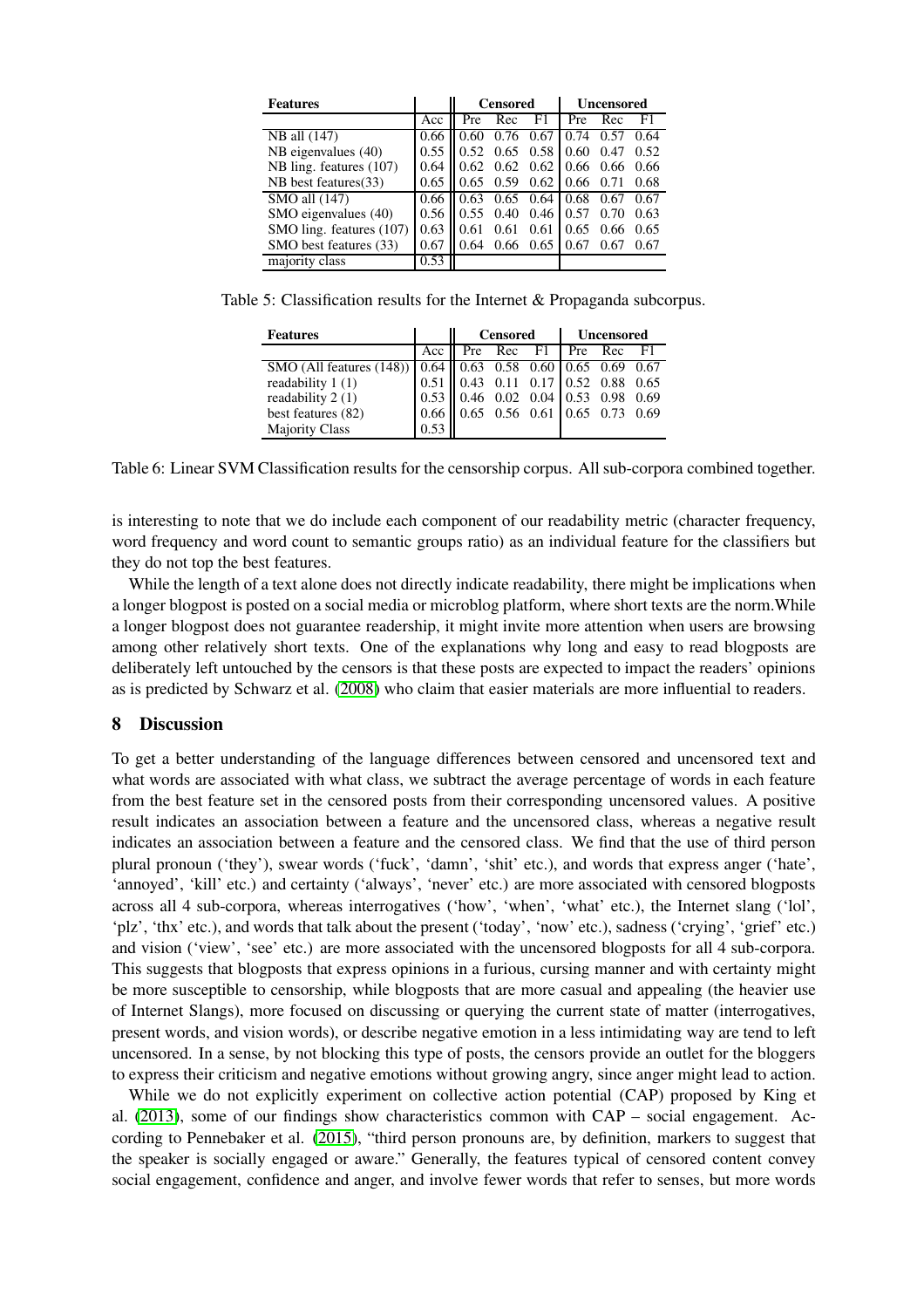that describe cognitive processes. This finding also goes along with our hypothesis that censored and uncensored texts each has their own unique linguistic characteristics.

Although incorporating idioms in the readability metrics does not improve the performance of the models on the merged corpus, we noticed a slight improvement in the performance of the classifier on the Pollution & Environment and the Internet Censorship sub-corpora. The normalized idiom count are selected as one of the best features for these two datasets. It is worth noting that 39% and 22% of censored and uncensored blogposts respectively contain idioms overall, and that idioms are negatively correlated with the Readability 1 score. For the Pollution & Environment and the Internet Censorship sub-corpora, the differences in the usage of idioms between the censored and uncensored classes are more prominent. It is yet to be investigated in what other ways idioms might contribute to the prediction of censorship and how to incorporate them into the model.

## 9 Limitations

Since we compare censored and uncensored data that share the same keyword(s) in their textual content, and due to the fact that the SinaWeibo does not allow more than 200 results to be returned from their keyword search API, our data is collected manually and therefore the quantity is not large. Also, our censored data source does not necessarily track the publishing history of every single SinaWeibo user. Our goal is to further improve the representativeness of our data in future work. Although Bamman et al. [\(2012\)](#page-10-8) has shown the geographical differences in censorship rate of blogposts, our concern is on textual content only. It is possible that some fine-grained linguistic differences might exist in censored data due to geographical differences. However, this is left for future work to gauge such patterns, if they exist.

## 10 Conclusion

We described a pilot study in which we built a model to classify censored and uncensored social media posts from mainland China. We deliberately did not use topics as classification features because some censorable topics vary throughout time and across countries, but linguistic fingerprints should not. Our goal is to explore whether linguistic features could be effective in discriminating between censored and uncensored content. We have found such features that characterize the two categories and built classifiers that achieve promising results. The focus of this study is on censorship in mainland China. However, there are many other regions around the world that exercise Internet censorship. It is important to verify if the features we identified hold cross-linguistically.

#### Acknowledgements

We thank the anonymous reviewers for their careful reading of this article and their many insightful comments and suggestions. This work is supported by the National Science Foundation under Grant No.: 1704113, Division of Computer and Networked Systems, Secure & Trustworthy Cyberspace (SaTC).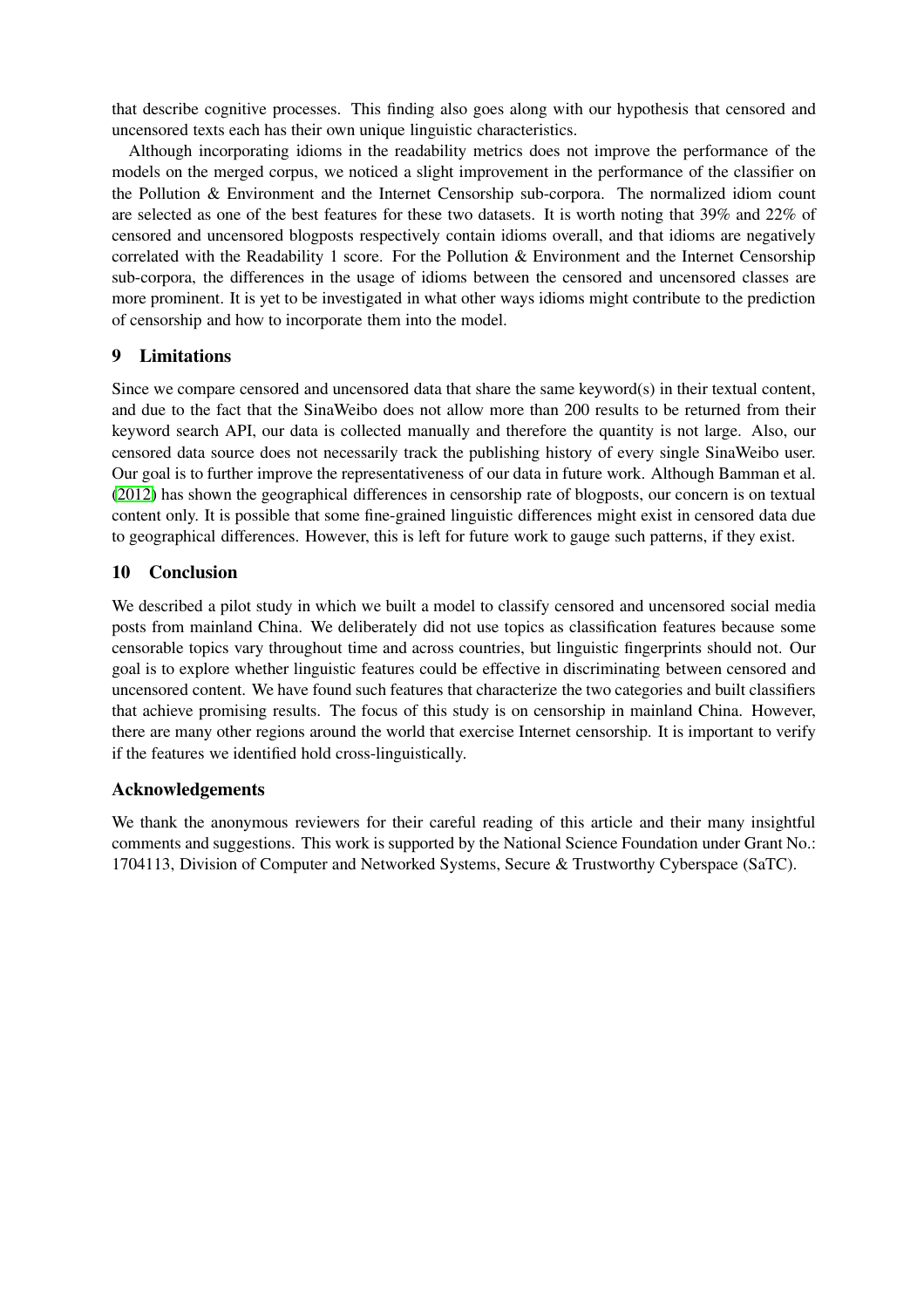#### References

- <span id="page-10-8"></span>[Bamman et al.2012] David Bamman, Brendan O'Connor, and Noah A. Smith. 2012. Censorship and deletion practices in chinese social media. *First Monday*, 17(3).
- <span id="page-10-15"></span>[Cohen1960] Jacob Cohen. 1960. A Coefficient of Agreement for Nominal Scales. *Education and Psychological Measurement*, (20):37–46.
- <span id="page-10-11"></span>[Da2004] Jun Da. 2004. Title: A corpus-based study of character and bigram frequencies in chinese e-texts and its implications for chinese language instruction. In Pu Zhang, Xie Tianwei, and Juan Xu, editors, *The studies on the theory and methodology of the digitalized Chinese teaching to foreigners: Proceedings of the Fourth International Conference on New Technologies in Teaching and Learning Chinese.*, pages 501–511. Beijing: Tsinghua University Press.
- <span id="page-10-7"></span>[Hiruncharoenvate et al.2015] Chaya Hiruncharoenvate, Zhiyuan Lin, and Eric Gilbert. 2015. Algorithmically bypassing censorship on sina weibo with nondeterministic homophone substitutions. In *Ninth International AAAI Conference on Web and Social Media*.
- <span id="page-10-10"></span>[Huang et al.2012] Chin-Lan Huang, Cindy Chung, Natalie K. Hui, Yi-Cheng Lin, Yi-Tai Seih, Ben C.P. Lam, Wei-Chuan Chen, Michael Bond, and James H. Pennebaker. 2012. The development of the chinese linguistic inquiry and word count dictionary. *Chinese Journal of Psychology*, 54(2):185–201.
- <span id="page-10-12"></span>[jiā jū Méi1984] jiā jū Méi. 1984. *The Chinese Thesaurus*.
- <span id="page-10-16"></span>[John and Langley1995] George H. John and Pat Langley. 1995. Estimating continuous distributions in bayesian classifiers. In *Eleventh Conference on Uncertainty in Artificial Intelligence*, pages 338–345, San Mateo. Morgan Kaufmann.
- <span id="page-10-1"></span>[Katti et al.2005] S. Katti, D. Katabi, and K. Puchala. 2005. Slicing the onion: Anonymous routing without pki. Technical report, MIT CSAIL Technical Report 1000.
- <span id="page-10-5"></span>[King et al.2013] Gary King, Jennifer Pan, and Margaret E Roberts. 2013. How censorship in china allows government criticism but silences collective expression. *American Political Science Review*, 107(2):1–18, May.
- <span id="page-10-4"></span>[Knockel et al.2015] J. Knockel, M. Crete-Nishihata, J.Q. Ng, A. Senft, and J.R. Crandall. 2015. Every rose has its thorn: Censorship and surveillance on social video platforms in china. In *Proceedings of the 5th USENIX Workshop on Free and Open Communications on the Internet.*
- <span id="page-10-0"></span>[Leberknight et al.2012] Christopher S. Leberknight, Mung Chiang, and Felix Ming Fai Wong. 2012. A taxonomy of censors and anti-censors: Part i-impacts of internet censorship. *International Journal of E-Politics (IJEP)*, 3(2).
- <span id="page-10-6"></span>[Lee2016] S. Lee. 2016. Surviving online censorship in china: Three satirical tactics and their impact. *China Quarterly*.
- <span id="page-10-2"></span>[Levin et al.2015] D. Levin, Y. Lee, L.Valenta, Z. Li amd V. Lai, C. Lumezanu, N. Spring, and B. Bhattacharjee. 2015. Alibi routing. In *Proceedings of the 2015 ACM Conference on Special Interest Group on Data Communication.*
- <span id="page-10-9"></span>[Lewandowsky et al.2012] Stephan Lewandowsky, Ullrich K. H. Ecker, Colleen M. Seifert orbert Schwarz, and John Cook. 2012. Misinformation and its correction continued influence and successful debiasing. *Psychological Science in the Public Interest*, 13(3):106–131.
- <span id="page-10-3"></span>[McPherson et al.2016] Richard McPherson, Reza Shokri, and Vitaly Shmatikov. 2016. Defeating image obfuscation with deep learning. arXiv preprint arXiv:1609.00408.
- <span id="page-10-13"></span>[Mikolov et al.2013a] Tomas Mikolov, Kai Chen, Greg Corrado, and Jeffrey Dean. 2013a. Efficient estimation of word representations in vector space. In *Proceedings of Workshop at ICLR*.
- <span id="page-10-14"></span>[Mikolov et al.2013b] Tomas Mikolov, Ilya Sutskever, Kai Chen, Greg Corrado, and Jeffrey Dean. 2013b. Distributed representations of words and phrases and their compositionality. In *Proceedings of NIPS*.
- <span id="page-10-17"></span>[Peng et al.2005] H. Peng, F. Long, and C. Ding. 2005. Feature selection based on mutual information criteria of max-dependency, max-relevance, and min-redundancy. *EEE Transactions Pattern Analysis and Machine Intelligence*, 27(8):1226–1238.